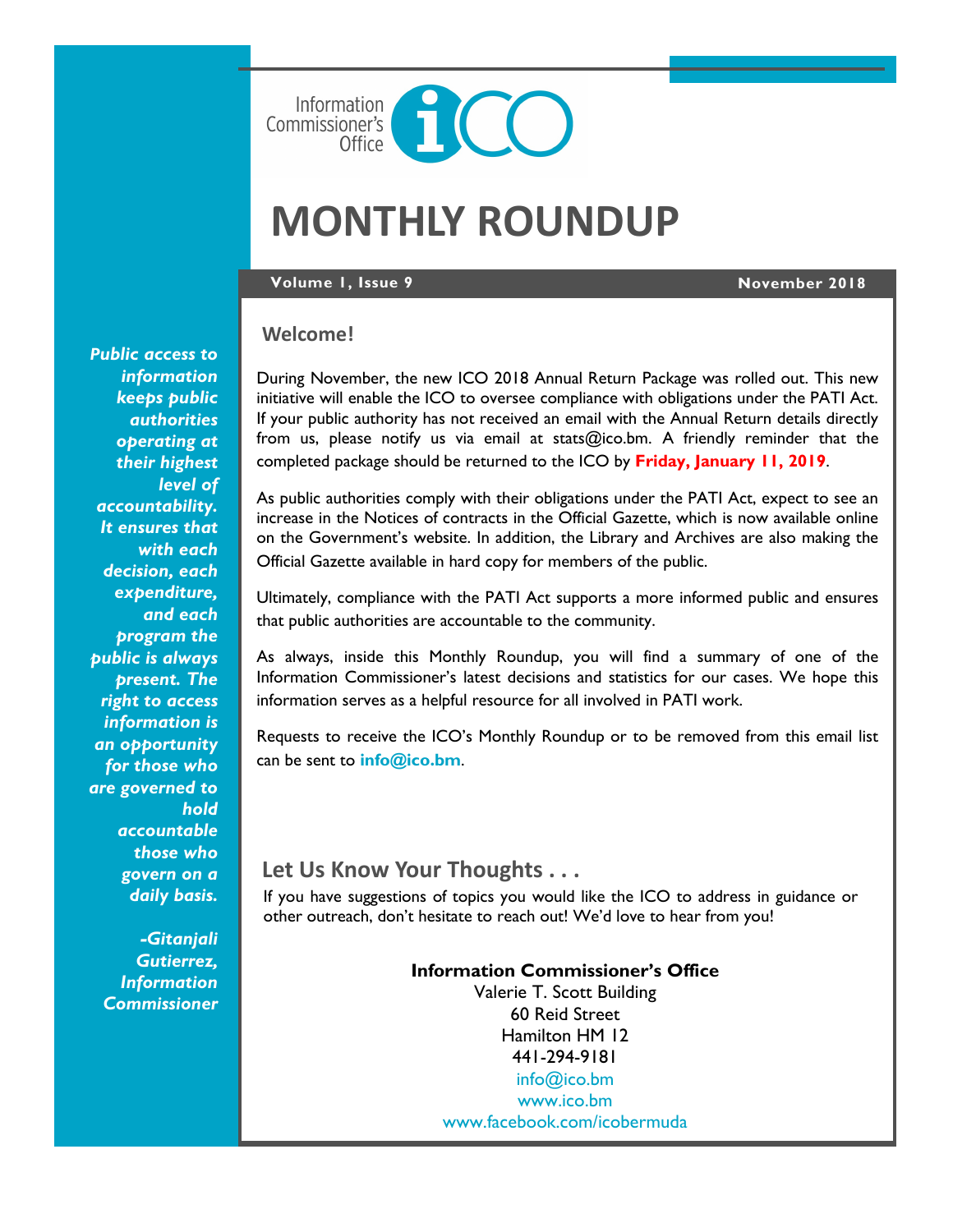# **Case Updates**

In November, the Information Commissioner received one new application. The Commissioner issued two decisions and an additional case was closed because the application for review was invalid. Her decisions can be found at **[www.ico.bm/](http://www.ico.bm/decisions) [decisions](http://www.ico.bm/decisions)**.

**Bermuda Police Association is not a public authority, but does the Police Service have possession of their meeting minutes?** In **[Decision 11/2018](https://docs.wixstatic.com/ugd/5803dc_1e34d4c10fa3463fa014a6a12720f431.pdf)**, the Information Commissioner upheld the decision of the Police Service that it did not need to transfer a PATI request to the Police Association because the Association was not a public authority as defined under the Schedule to the Act. The requester was seeking meeting minutes of the Association related to the incorporation of combined allowance into salaries.

In **[Decision 11/2018](https://docs.wixstatic.com/ugd/5803dc_1e34d4c10fa3463fa014a6a12720f431.pdf)**, the Information Commissioner clarified, however, that the Police Service still needed to search for the records. The PATI Act applies to records 'held' by a public authority. In the PATI Act, 'held' includes records that are in the custody and control of a public authority. It also includes records that are in the public authority's 'possession'.

**[Decision 11/2018](https://docs.wixstatic.com/ugd/5803dc_1e34d4c10fa3463fa014a6a12720f431.pdf)** requires the Police Service to check if it had possession of the requested meeting minutes in, for example, its email or IT systems. If the Police Service finds it holds any of the records, it must process them in accordance with the PATI Act.

Remember, it is important to consider what records are in the possession of the public authority when processing a PATI request.

*"People think transparency is the cherry on top of a pie of good state management, but it's false. Transparency is the fundamental basis upon which political stability is constructed over time. Without information, leaders are indisputable and thus separate from their base of control, which is the people."*

*-Alfonso Grimaldo, a co-creator of El Tabulario, a project which collects, analyzes and disseminates public data with the aim of promoting transparency in Panama*

**ICO Statistics as of 30 November 2018**

Total Applications: 94

Pending Investigations: 38

**Pending** Validation: 1

Decisions: 21

Resolved: 11

Invalid: 16

Abandoned: 7

Judicial Review: 1

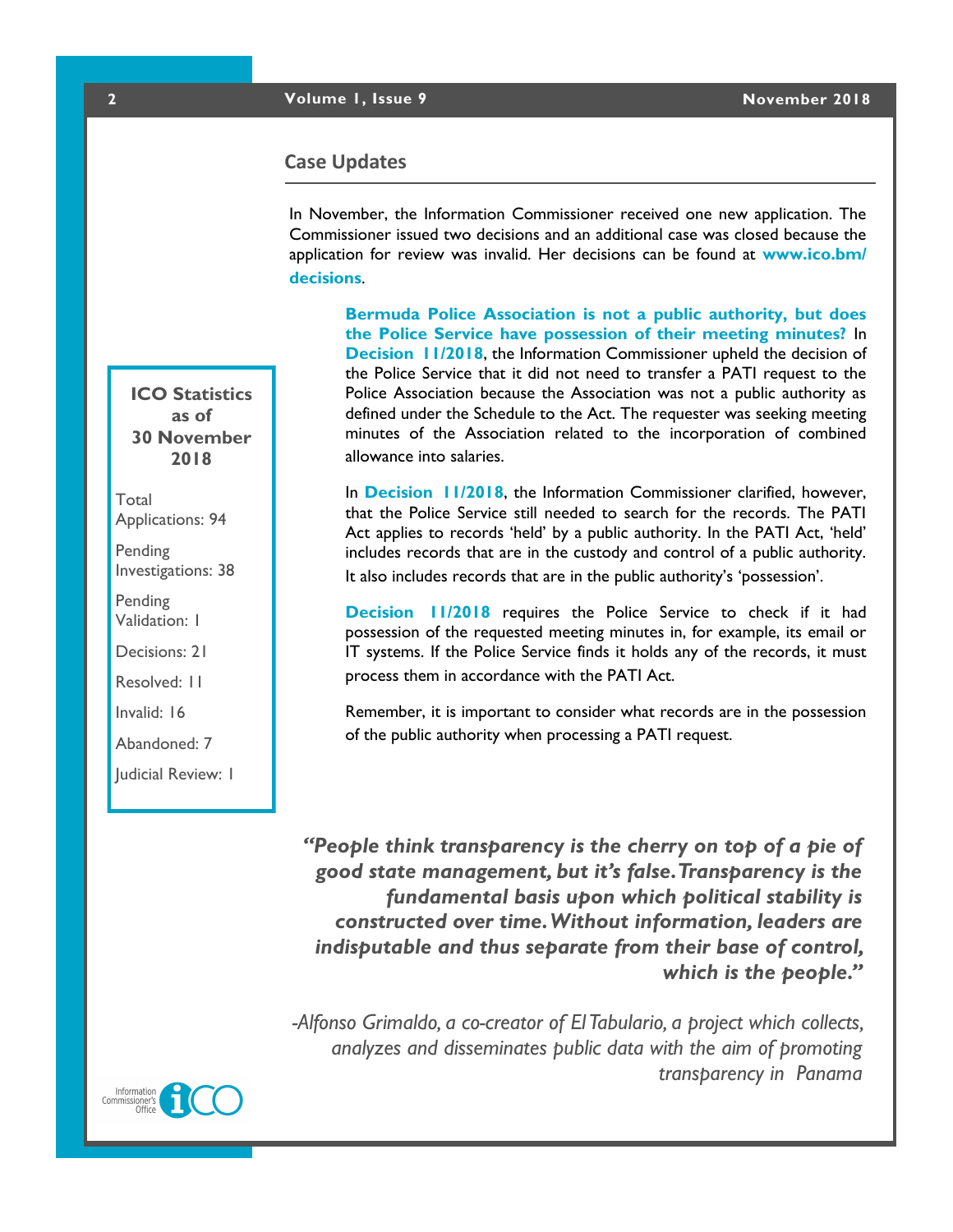## **Volume 1, Issue 9 1.1 <b>1.1 1.1 November 2018 3**

# **The PATI Act: Embracing the change in public life**

One of the challenges the ICO faces is addressing the significant changes to public sector work that the PATI Act introduced. Each day, our staff must balance ensuring that the new rights for the public under the Act are upheld with our efforts to provide guidance to individuals in public authorities who want to understand how to work with the Act. This requires us to be effective communicators about change, to demonstrate leadership in embracing the PATI Act's changes, and to be resilient in pursuing our work.

To strengthen our work in this area, the ICO team attended the Designed for Impact Conference at the Fairmont Southampton in Bermuda on 30 November. Our team was amongst 300+ women from diverse backgrounds and careers, who came together to discuss how women can connect and empower each other through and by leading change. Keynote speakers included internationally recognized best-selling author Wendy Ida, and motivational speaker Brenda Reynolds, a



transitions expert who leads teams, individuals and organizations through change. The conference's audience was thoughtfully encouraged to embrace change and to view it as an opportunity for growth. An impactful panel of powerful local and international women guided the audience through a discussion on how resilient, competent, and effective we can be in all aspects of our lives when faced with change.

The ICO's mandate is an important one, and one that cannot be separated from the impact of change in the public sector. Having an empowered and strong ICO team is crucial to the success of this Office while this change is happening. Ultimately, through our attendance at the Designed for Impact conference, the ICO team was encouraged to remain resilient as PATI evolves, to have courage to do what is right when faced with obstacles, and was reminded that if change is resisted it can be very damaging to our community.

ICO Investigator Caitlin Conyers sums up the invaluable insight that she gained from attending the conference, "The conference reinforced the importance of approaching life with a growth-based mindset, focusing on life's processes (instead of just outcomes), embracing change and breaking down belief patterns and systems that may be holding us back. I am hopeful that I will be able to incorporate these teachings while I continue to grow in my role at the ICO."

These lessons will remain relevant as the wider Bermuda community exercises their right under the PATI Act, public authorities respond to it, and the ICO's team increasingly engages with all stakeholders.